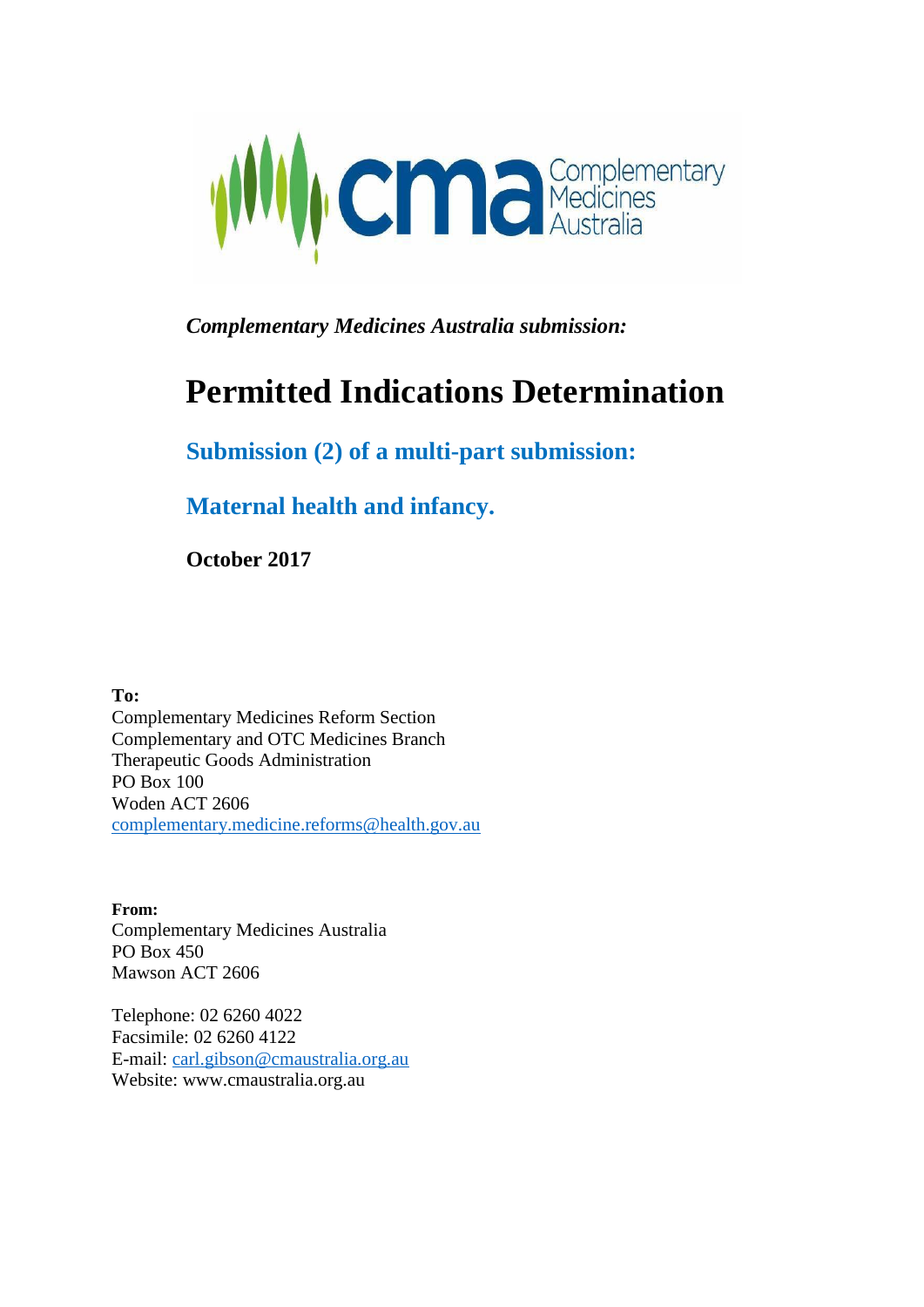

# **1. Infant 0-6 month evidence qualifier**

The draft list of permitted indications list excludes the group:

• **infants under the age of 6 months.**

CMA understands the general concern around this group of goods, and that there may have been problems internationally demonstrating some level of risk. We believe the concern falls into the category around directions for use and applicability to the individual circumstances in a vulnerable group, rather than suitability of the medicine itself. By not including the qualifier, the TGA is proposing to remove this group from listed medicines. However, there is the necessity to consider all the listed medicines that would currently fall into this category, whether some useful goods that do not present an appreciable risk are inadvertently captured, and if there is another appropriate mechanism to mitigate risk in this category.

There are topical preparations, such as nappy rash creams and other healing skin creams that are listed medicines, that are low risk and suitable for continuation of use in this age range.

In terms of oral medicines, there are preparations that are suitable for supply as listed medicines generally for a range of ages, including infants 0-6 months. For example, a children's vitamin D liquid might be indicated for children up to the age of 12, and paediatricians, GPs and other HCPs often recommend the use of vitamin D in younger infants. There may be situations when a medical professional sees a malnourished baby, or the mothers diet is poor and the GP or HCP recommends nutritional supplementation. By excluding infants under 6 months it creates potential for a conflicting message where it contradicts HCP advice. If such products are excluded from listed medicines, they may not fmeet the requirements of the listed assessed pathway to hold an intermediate indication and a certain level of evidence. Necessary medicines will be made unavailable for this population, which introduces other health risks. However, CMA would agree that in this age range, administration should only be under the guidance of a health care professional. Therefore, we propose that the evidence qualifier for infants under the age of 6 months **is included** in the permitted indication list, but that it has an attached restriction:

• **Oral medicines must contain within the directions for use a statement to the effect that the medicine must only be used under the direction of a health care professional in infants 0-6 months.**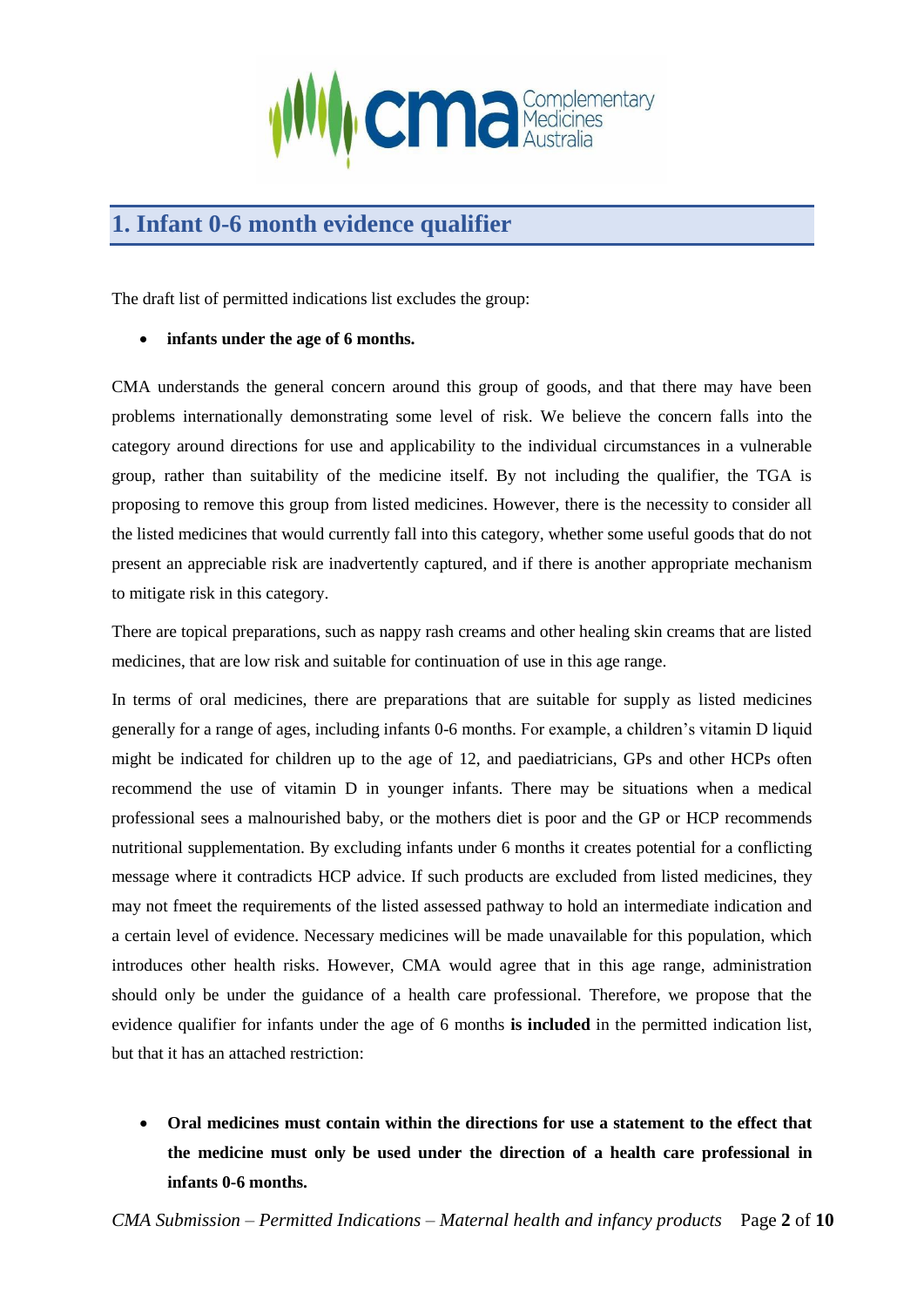

# **2. Newly Proposed Warning Statements**

The draft list of permitted indications includes new label advisory statements included in Table 1 and Table 2 of this section. Each statement is linked to certain indications.

#### **Table 1. Pregnancy: Specific requirement applying to use of the indication (1)**

| Label statement: Not to be taken in first trimester of pregnancy unless<br>under medical advice |                                                 |
|-------------------------------------------------------------------------------------------------|-------------------------------------------------|
| 1.                                                                                              | Maintain/support healthy pregnancy              |
| 2.                                                                                              | Helps prepare the body for labour               |
| 3.                                                                                              | Helps enhance/promote maternal health           |
|                                                                                                 | 4. Maintain/support maternal health             |
|                                                                                                 | 5. Decrease/reduce/relieve morning sickness     |
| 6.                                                                                              | Helps enhance/promote preconception health      |
| 7.                                                                                              | Maintain/support preconception health           |
| 8.                                                                                              | Maintain/support placenta health/growth         |
| 9.                                                                                              | Helps enhance/promote maternal postnatal health |
|                                                                                                 | 10. Helps prepare the body for pregnancy        |

The warning statement above will capture all pregnancy-related health products. It implies there is something inherently unsafe about the use of the medicine in the first trimester. CMA does not agree with or believe that the use of above warning statement is justified for the following reasons.

1. When a sponsor lists a medicine, they must certify under s.26A(2)(b) of the Therapeutic Goods Act that the medicine is safe for the purposes for which it is to be used; and under s.26A(2)(f) that the medicine complies with all prescribed quality or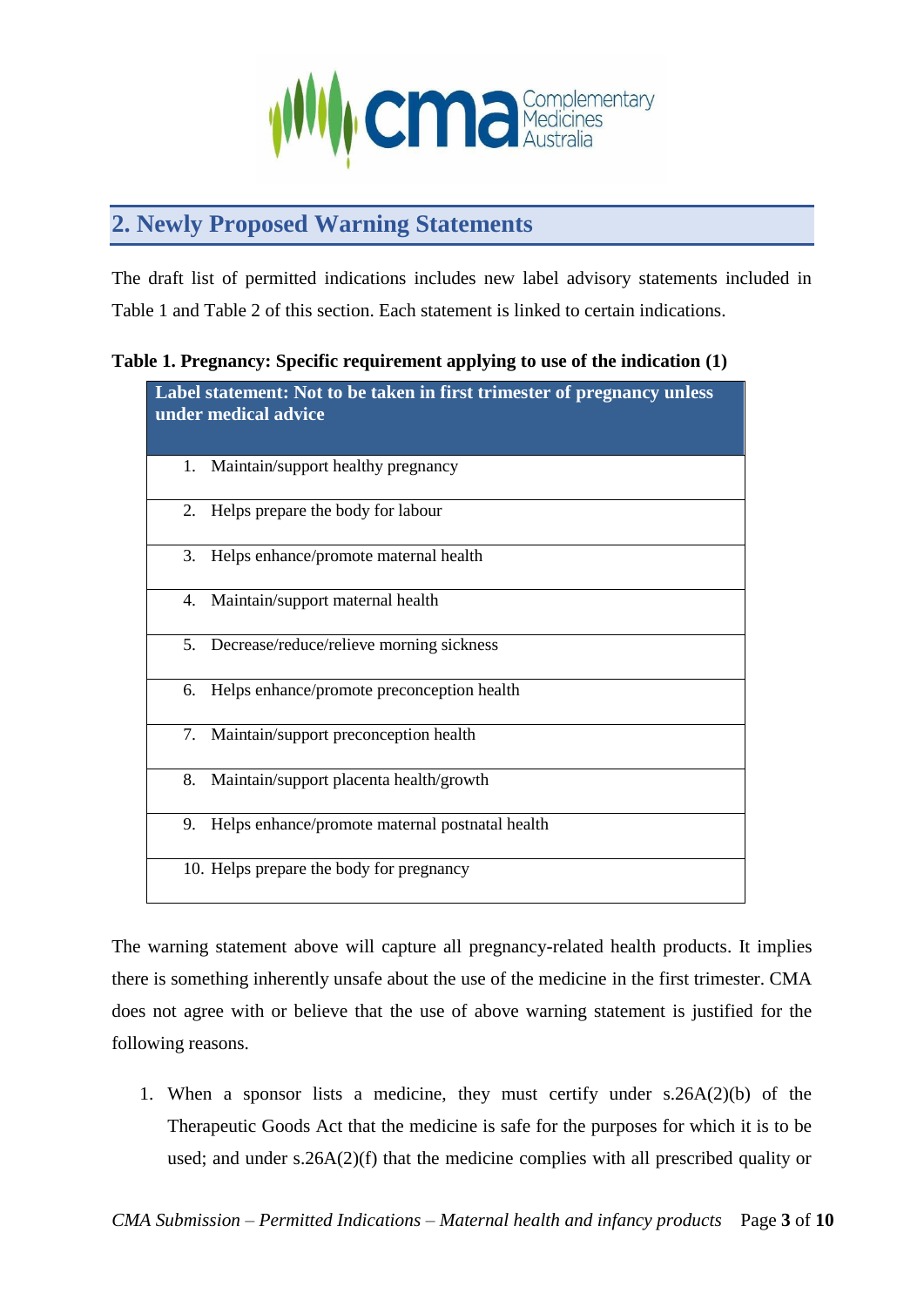

safety criteria that are applicable to the medicine. A review of the reasons provided for cancellation of medicines in the last five years from the TGA website reveals that there were no maternal health products cancelled for incorrect certifications under s.26A(2)(b) or (f), indicating that the proposed increase in regulation is unlikely to be in response to a regulatory problem that has been occurring.

- 2. Indications 6 and 7 refer to preconception health. As the warning statement implies there may be something inherently unsafe about the product, and as it isn't known for many weeks whether pregnancy has occurred, the inclusion of the warning statement will invoke fear and distress. Assuming the preconception product is performing an important function preconceptionally, as some nutrients are known to, the advisory statement implies that women should not be taking these nutrients, which are widely recommended to be taken before and during pregnancy. This is a confusing message, in conflict with best clinical practice and public health messages about preconception and pregnancy health, and is more likely to produce a negative health outcome than to prevent one.
- 3. Specifically, the warning statement implies there could be inherent harm from taking the supplement in the first trimester. There is a long standing principle behind the use of listed medicines that they are generally safe for use in the general population, including pregnant women, and the CMA is not aware that the use of listed medicines in pregnancy has been associated with challenges to maternal health. No evidence has been presented to demonstrate that harm has been caused to infants or pregnant women due to use of supplements in the first trimester, and there is widely recognised evidence demonstrating the benefit. It is also unclear how a medical practitioner who is aware of the importance of nutrients such as folate, could determine that a product is unsafe in the absence of such evidence. Ingredients that could theoretically cause harm such as high doses of iron are limited by the Poisons Standard or other listing restrictions.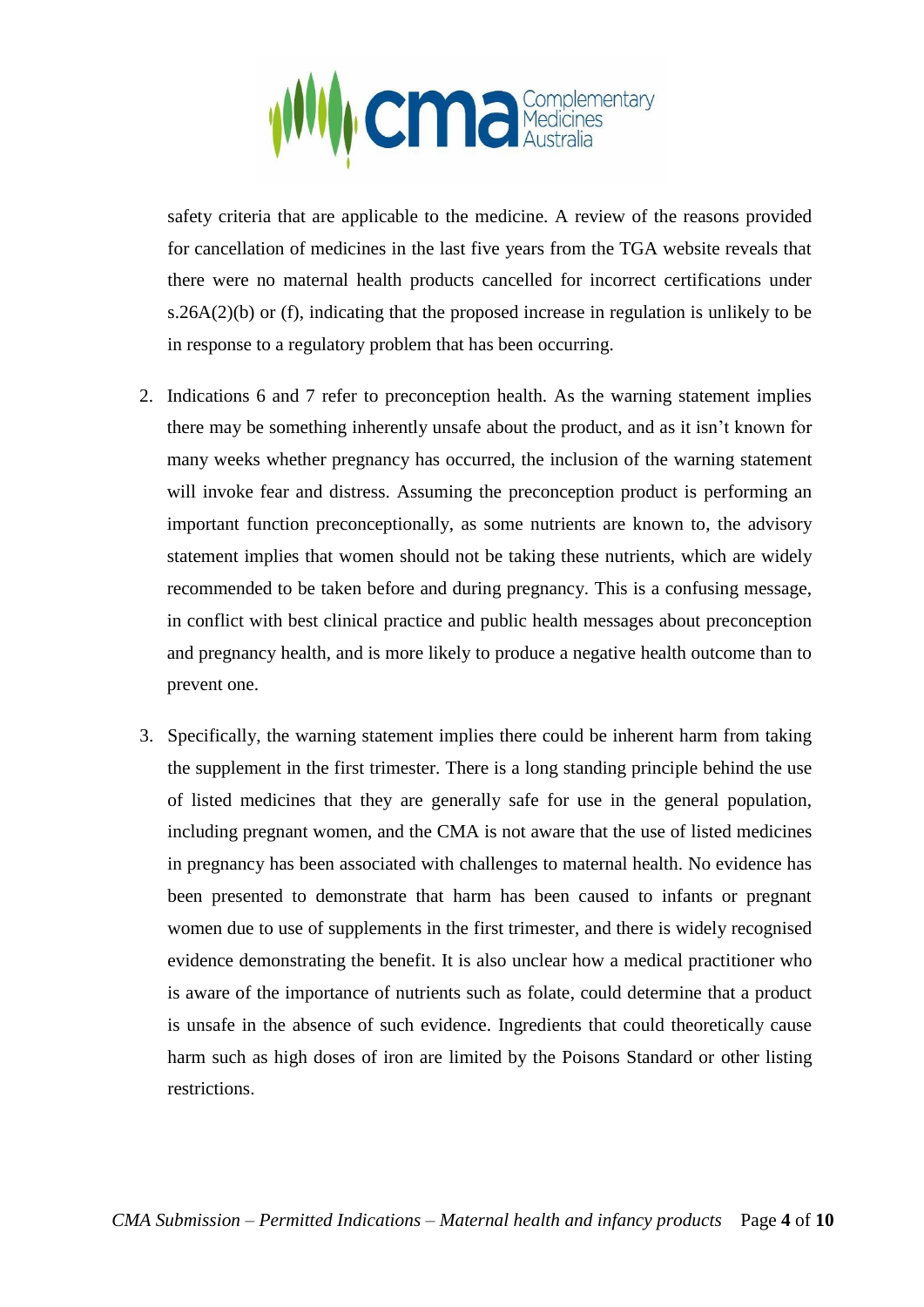

- 4. If there is concern around particular items such as Vitamin A and B2, the only items that are included in the prescribing medicines in pregnancy database, it is a consideration as to whether an ingredient specifically requires risk mitigation, and is not applicable to pregnancy indications generally.
- 5. Creating concern in women about the safety of a supplement is very likely to deter women from taking such prenatal supplements in the first trimester even when seeing a medical practitioner. The first trimester is the critical effective window of taking particular nutrients, notably folate and iodine. It is more likely that pregnant women are low in vitamins and minerals and that this may have negative outcomes on the baby. Supplements should not replace a balanced diet however in some cases supplementation may be the most practical and effective way of obtaining required nutrients. Negative outcomes associated with overconsumption is unlikely with normal, responsible use as there is a large safety margin for most vitamins and minerals.
- 6. Folate supplements and pregnancy multivitamins and minerals are listed medicines with a high degree of regulatory familiarity and no evidence of harm to the population. In the absence of any measurable, identified problem, it appears that the negative consequences of including such a warning statement on a product outweighs the benefits of including it.
- 7. In the consultation for permitted indications, the TGA has not provided consultation or a balanced regulatory impact analysis regarding the inclusion of this warning statement or other changes in relation to maternal and infant heath products, which constitutes a large regulatory impact.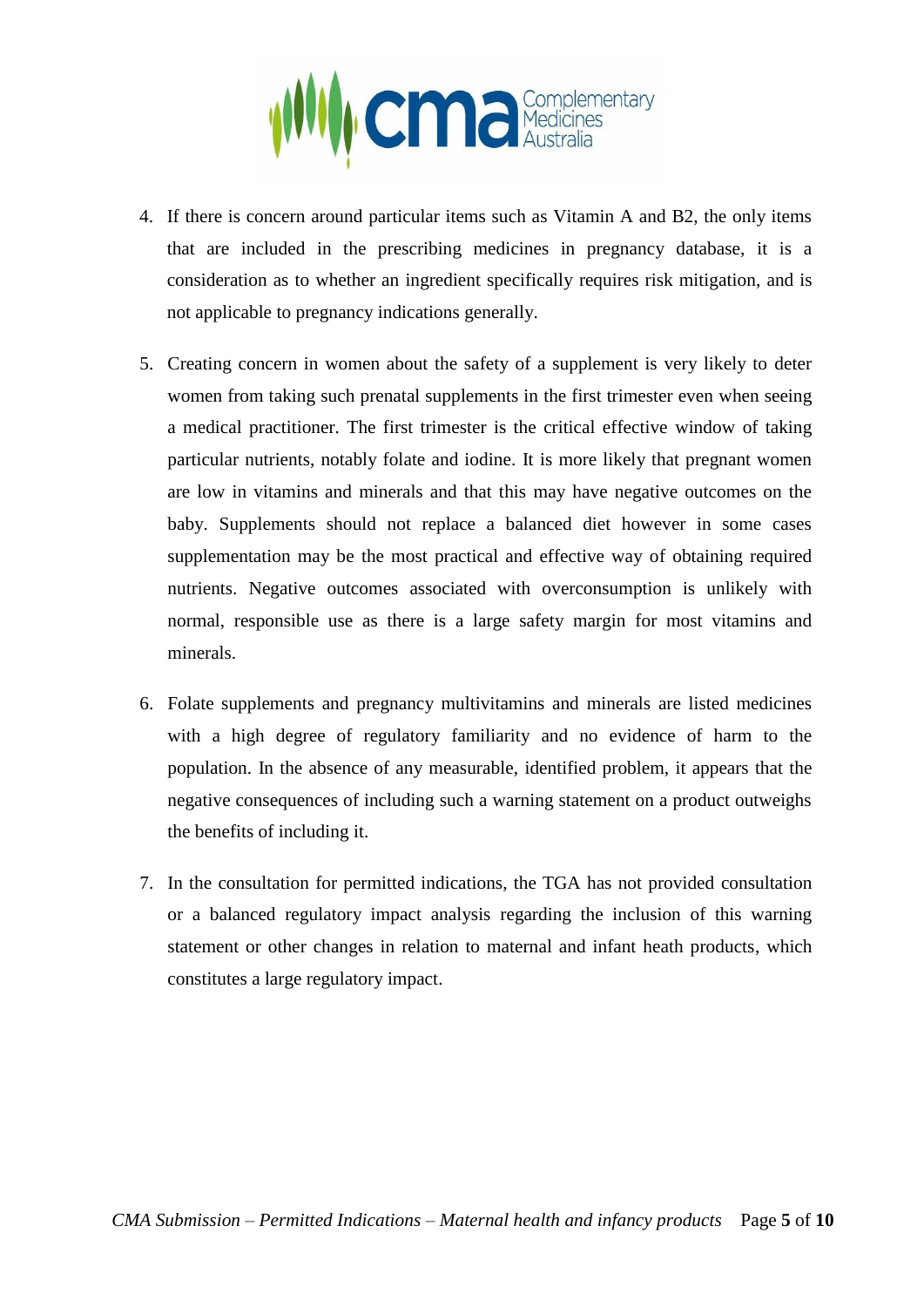

#### **Table 2. Pregnancy: Specific requirement applying to use of the indication (2)**

**Label statement: If you are concerned about the health of yourself or your baby, please consult with your healthcare practitioner (or words to that effect)**

- 1. Maintain/support healthy pregnancy
- 2. Helps enhance/promote maternal health
- 3. Maintain/support maternal health
- 4. Decrease/reduce/relieve morning sickness
- 5. Maintain/support placenta health/growth
- 6. Helps prepare the body for labour
- 7. Helps enhance/promote maternal postnatal health
- 8. Maintain/support breast milk production/lactation
- 9. Enhance/improve/promote/increase breast milk production
- 10. Decrease/reduce/relieve excessive breast milk flow
- 11. Lactifuge/reduce breast milk production

The warning statement 'If you are concerned about the health of yourself or your baby, please consult with your healthcare practitioner' will capture all pregnancy and maternal health related health products. CMA notes it appears as general public health message, but does not agree that the application of above statement is necessary for application to maternal and infant health listed medicines for the following reasons.

1. The warning statement appears to be expressing information that is already well known and understood by the population. A reasonable person with pregnancy/infant health concerns would not delay medical advice because they are taking a supplement for general pregnancy and breastfeeding health.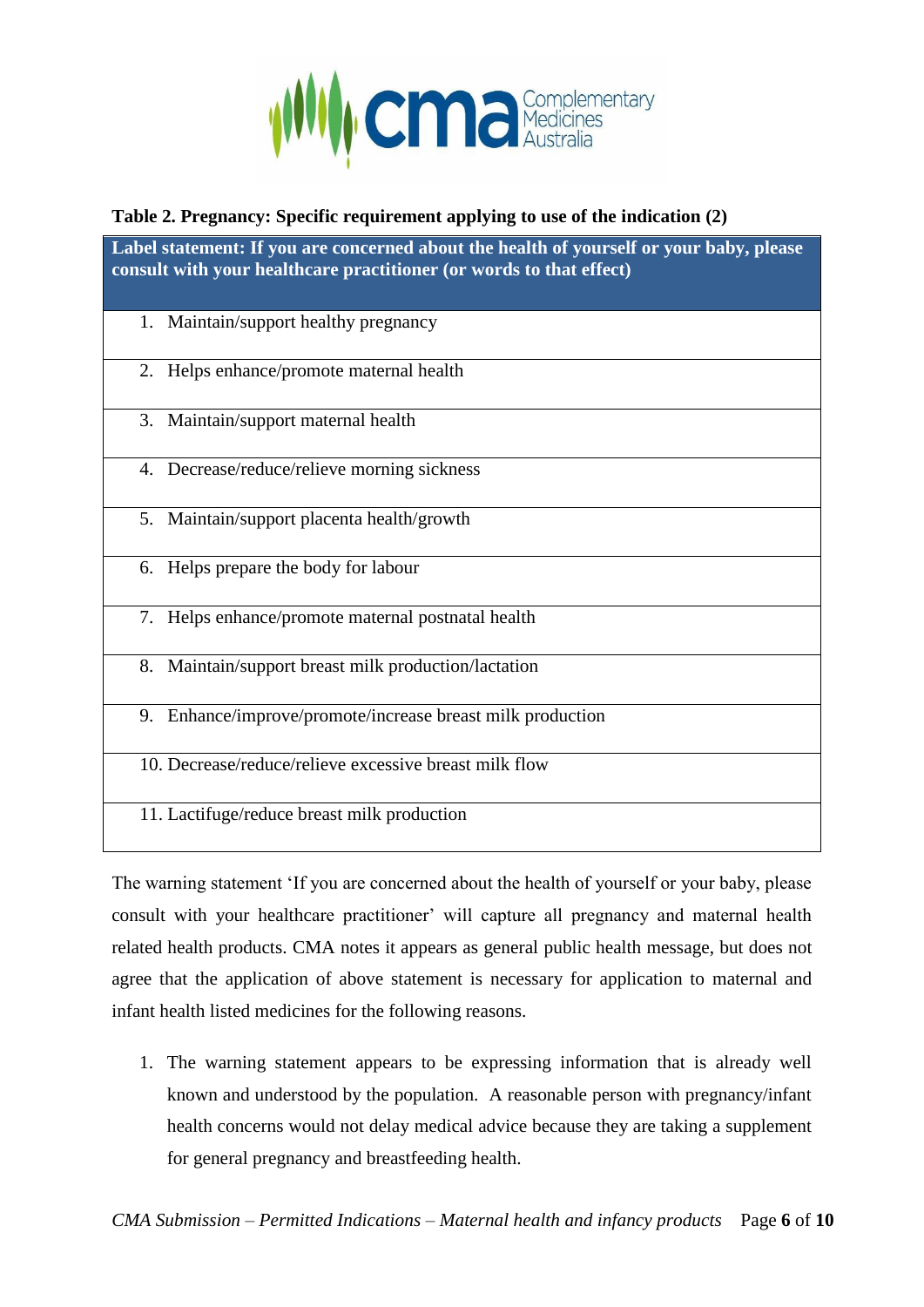

- 2. All pregnant women in Australia will be under the care of one or more health care professionals on a very regular basis. It is clearly understood by every reasonable person that if concerned about their maternal or foetal health at any moment in time, that they should seek the care of their maternal care providers. Postpartum mothers and infants are provided regular prenatal and postnatal care including health checkups by maternal and child health nurses as well as other health providers. As they are already under regular, accessible, familiar medical care, it is unnecessary to advise that they need to seek medical care for concerns, and use of the statement is not necessary for the safe or appropriate use of the goods.
- 3. With the exception of morning sickness, all indications are for the support or enhancement of health or the modulation up or down of a physiological process. They are not indications for the relief of symptoms or conditions, therefore they are not being taken because a woman or her child is experiencing concerning or unusual symptoms. Therefore the warning statement is not applicable to the indications.
- 4. In relation to morning sickness, it is a common and well understood condition that does not affect the health of the mother or baby, except in rare cases where it is severe, in which case women are generally hospitalised. The symptoms of severe morning sickness or hyperemesis gravidarum are so pronounced that no person would be attempting to self-medicate or avoiding adequate medical care.
- 5. In the consultation period, the TGA has not provided consultation on this group or a balanced regulatory analysis of the inclusion of this warning statement that does not perform a necessary regulatory function, or the overall effect of the new restrictions on maternal health products as a whole.

#### **Summary – Warning Statements**

*CMA Submission – Permitted Indications – Maternal health and infancy products* Page **7** of **10** In all regulation, there must be a balance between appropriate regulation to mitigate genuine, identified risks, generally a problem that represents some magnitude or significance, and not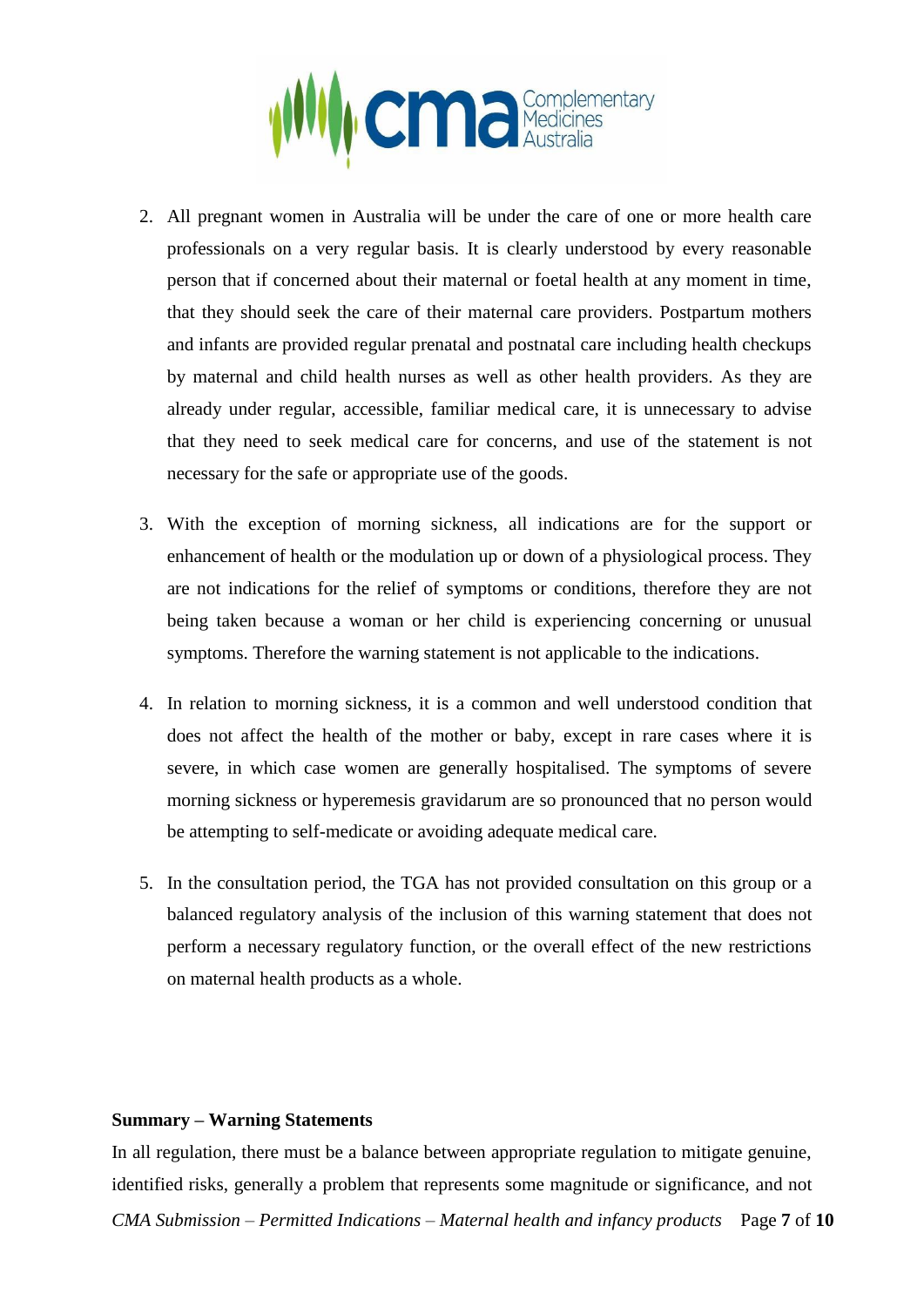

over-regulating or introducing other risks. Although there is a protective intention to the inclusion of these warning statements, we believe that the warning statements will not only be unnecessary and perhaps considered distressing (for the first) or generally redundant (for the second) by the general public in context of the products that are being presented, and there may be a greater risk introduced than prevented. There is no evidence of harm, the possibility of introducing risks, impact upon a wide category of goods, and no accompanying regulatory analysis on the totality of changes to the maternal health category. There has not been consultation discussing these items, and considering the regulatory impacts to individuals and businesses, a regulatory impact statement has not been conducted.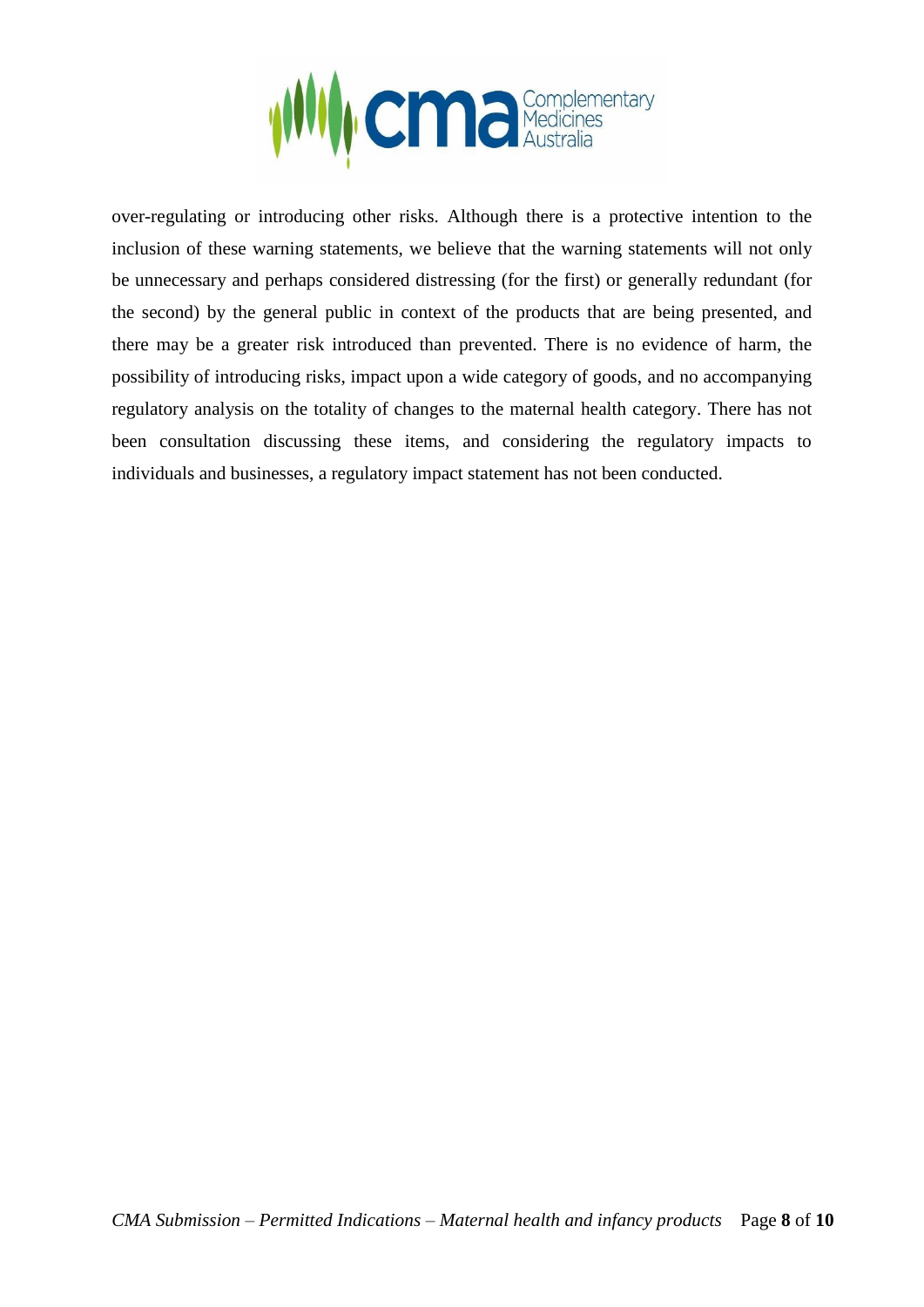

### **3. Foetal development indications**

Many listed medicines refer to the developing foetus as part of maternal health products. The draft list of permitted indications list excludes this group by not including a population evidence qualifier for this group.

Lack of such a qualifier will decrease transparency and information to consumers about the effects of certain goods. It will have large regulatory impact on many hundreds of medicines, with the effect that any good with such an indication would require to be upregulated to the listed assessed pathway, despite the fact they conform to the eligibility of low risk indications and the low risk principles outlined by the Medicine and Medical Devices Regulation review. As with other items outlined in this submission, specific consultation on the proposal has not occurred despite the effective result in increased regulation. There are many indications included in the list of permitted indications for which it has been and would continue to be appropriate to include this time of population evidence qualifier.

Therefore, CMA is requesting the addition of:

#### • **In developing foetuses/infants**

However, CMA recognises that there could be concerns regarding the attachment of the qualifier to indications that would not be suitable for this population. If this is the case, then in place of this evidence qualifier, pre-qualified permitted indications could be included in the list for health support indications only.

#### **Pre-qualified health support/maintenance indications to add instead of qualifier:**

- supports normal/healthy foetal growth
- supports normal/healthy growth/development of the foetal/infant brain
- supports normal/healthy growth/development of foetal/infant nervous system
- supports healthy development of foetal/infant cognitive function
- supports normal/healthy development of foetal/infant eyesight
- supports normal/healthy development of foetal/infant vision
- supports normal/healthy development of foetal/infant motor skills
- supports normal/healthy development of foetal/infant hearing